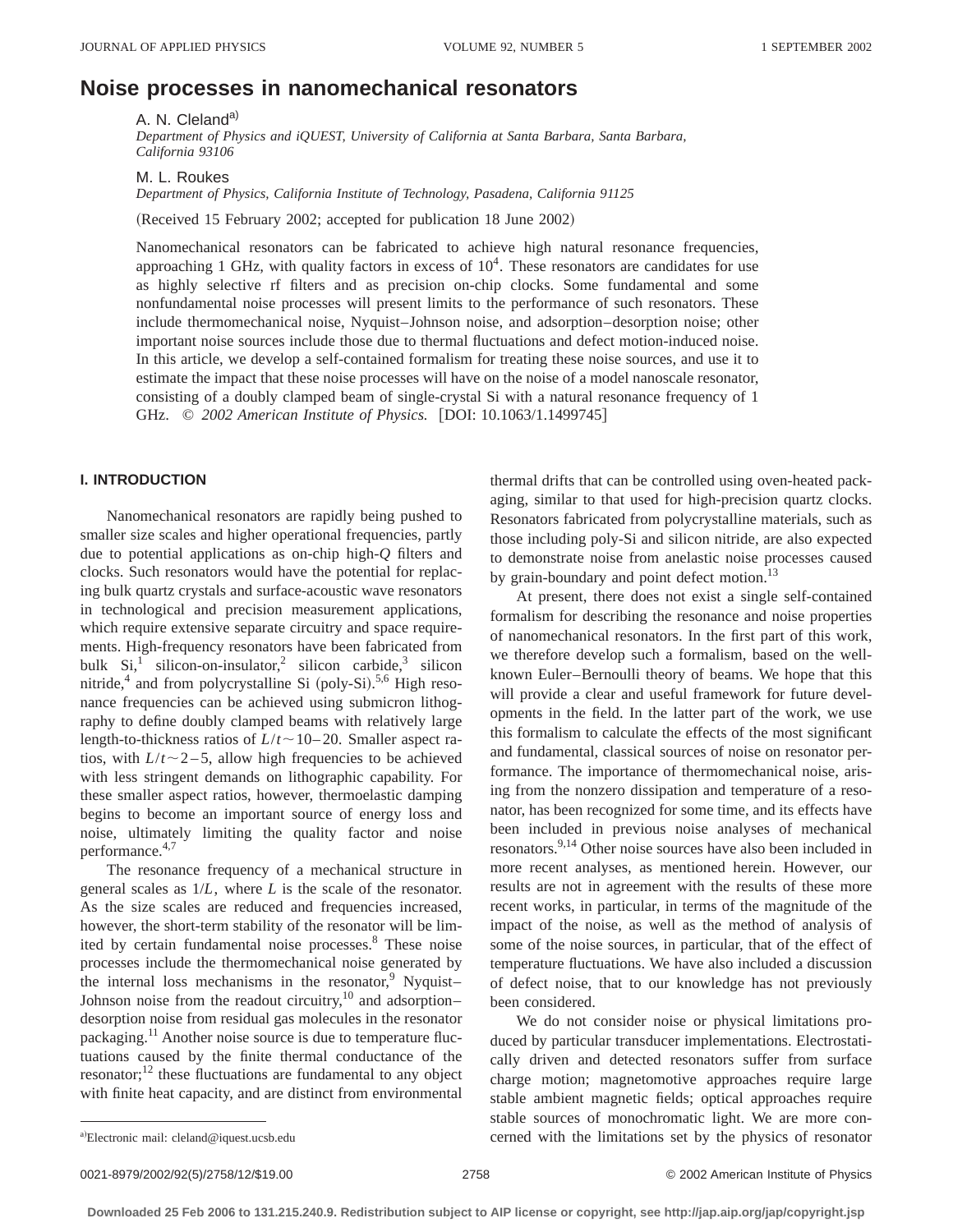

FIG. 1. Doubly clamped beam with length *L*, width *w* and thickness *t*. The end supports are assumed infinitely rigid.

behavior, and transducer approaches should be evaluated separately from these.

## **II. DOUBLY CLAMPED BEAM RESONATORS**

#### **A. Euler–Bernoulli theory**

In Fig. 1, we show the structure forming the basis of our calculations: A doubly clamped beam of length *L*, width *w*, and thickness *t*, oriented along the *x* axis, driven into flexural resonance with displacement along the *y* axis.

The dynamic behavior of a flexural beam is most easily treated using the Euler–Bernoulli theory, which applies to beams with aspect ratios  $L/t \ge 1$ .<sup>15</sup> For an isotropic material, the transverse displacement  $Y(x,t)$  of the beam centerline (along the *y* direction), obeys the differential equation

$$
\rho A \frac{\partial^2 Y}{\partial t^2}(x,t) = -\frac{\partial^2}{\partial x^2} EI \frac{\partial^2 Y}{\partial x^2}(x,t),\tag{1}
$$

where  $\rho$  is the material density,  $A = wt$  is the cross-sectional area, *E* is Young's modulus, and  $I = wt^3/12$  is the bending moment of inertia. The clamped ends, at  $x=0$  and  $x=L$ , impose the boundary conditions  $Y(0) = Y(L) = 0$  and  $Y'(0) = Y'(L) = 0$ . The solutions have the form

$$
Y_n(x,t) = (C_{1n}(\cos k_n x - \cosh k_n x)
$$
  
+ 
$$
C_{2n}(\sin k_n - \sinh k_n x))\exp(-i\Omega_n t),
$$
 (2)

with eigenvectors  $k_n$  satisfying  $\cos k_n L \cosh k_n L = 1$ . The first four eigenvectors are given by  $k<sub>n</sub>L = 4.73004$ , 7.8532, 10.9956, and 14.1372. The angular frequencies  $\Omega_n$  are given by

$$
\Omega_n = \sqrt{\frac{EI}{\rho A}} k_n^2. \tag{3}
$$

The fundamental eigenfrequency is given by

TABLE I. Numerical solutions for a doubly clamped beam.

|                  | $n=1$     |           | 3         |           |
|------------------|-----------|-----------|-----------|-----------|
| k <sub>n</sub> L | 4.730 04  | 7.8532    | 10.9956   | 14.1372   |
| $\nu_n/\nu_1$    |           | 2.756     | 5.404     | 8.933     |
| $C_{1n}/L$       | $-1.0000$ | $-1.0000$ | $-0.9988$ | $-1.0000$ |
| $C_{2n}/L$       | 0.9825    | 1.0008    | 0.9988    | 1.0000    |

TABLE II. Parameters for the beam in this calculation.

| $(\mu m)$ | $(\mu m)$ | w<br>$(\mu m)$ | M<br>(fg) | $\nu_1$<br>(GHz) | $K_1$<br>$(\mu m^{-1})$ |
|-----------|-----------|----------------|-----------|------------------|-------------------------|
| 0.66      | 0.05      | 0.05           | 3.84      | 1.00             | 7.17                    |

$$
\nu_1 = \Omega_1 / 2\pi = 1.027 \sqrt{\frac{E}{\rho}} \frac{t}{L^2},\tag{4}
$$

and the higher modes are  $v_n / v_1 = 2.756, 5.404,$  and 8.933 for  $n=2, 3,$  and 4.

The eigenfunctions  $Y_n$  in Eq. (2) are mutually orthogonal, and we normalize them to the beam length, so that

$$
\int_0^L Y_n(x) Y_m(x) dx = L^3 \delta_{mn}.
$$
 (5)

The corresponding coefficients  $C_{1n}$  and  $C_{2n}$  are listed in Table I. An arbitrary solution  $Y(x,t)$  to undriven or driven motion can be written

$$
Y(x,t) = \sum_{n=1}^{\infty} a_n(t) Y_n(x),
$$
 (6)

where the amplitudes  $a_n$  are dimensionless.

The fundamental frequency  $v_1$  is a function of the material parameters  $E$  and  $\rho$  as well as the beam dimensions  $t$ and *L*. High frequencies can be achieved by reducing the overall resonator scale, by choosing stiffer and lighter materials, and by reducing the aspect ratio  $L/t$ ; all three of these approaches are being used, and at present the highest reported frequency is 0.63 GHz, for a SiC beam.<sup>16</sup> For the purposes of this article, we will focus on a single-crystal Si beam with dimensions as given in Table II; the relevant physical properties for Si are given in Table III, all at room temperature. Our calculations are for the fundamental resonance  $n=1$ .

In the next section, we discuss the anelastic processes that result in a finite quality factor *Q* for the beam resonance, described within the context of Zener's model for anelastic solids. In that section, we will describe how the Zener model is included in the formalism described so far. In later sections, we discuss other types of noise that are not described within the context of the Zener model; these have to do with parametric changes in the physical properties of the resonator, such as its mass and length, which cause the natural resonance frequency of the resonator to change, but do not necessarily involve energy dissipation. Any single parametric change can be associated with a change in the resonator

TABLE III. Properties for Si at room temperature.

| Density               | ρ              | 2330 $\text{kg/m}^3$                   |
|-----------------------|----------------|----------------------------------------|
| Young's modulus       | E              | $1.69 \times 10^{11}$ N/m <sup>2</sup> |
| Thermal conductivity  | к              | $1.48$ W/cm K                          |
| Specific heat         | $C_{V}$        | 1.64 J/cm <sup>3</sup> K               |
| Sound speed           | c <sub>s</sub> | 5860 m/s                               |
| Phonon mean-free path |                | $50 \text{ nm}$                        |
| Thermal expansion     | $\alpha_T$     | $2.8 \times 10^{-6}$ /K                |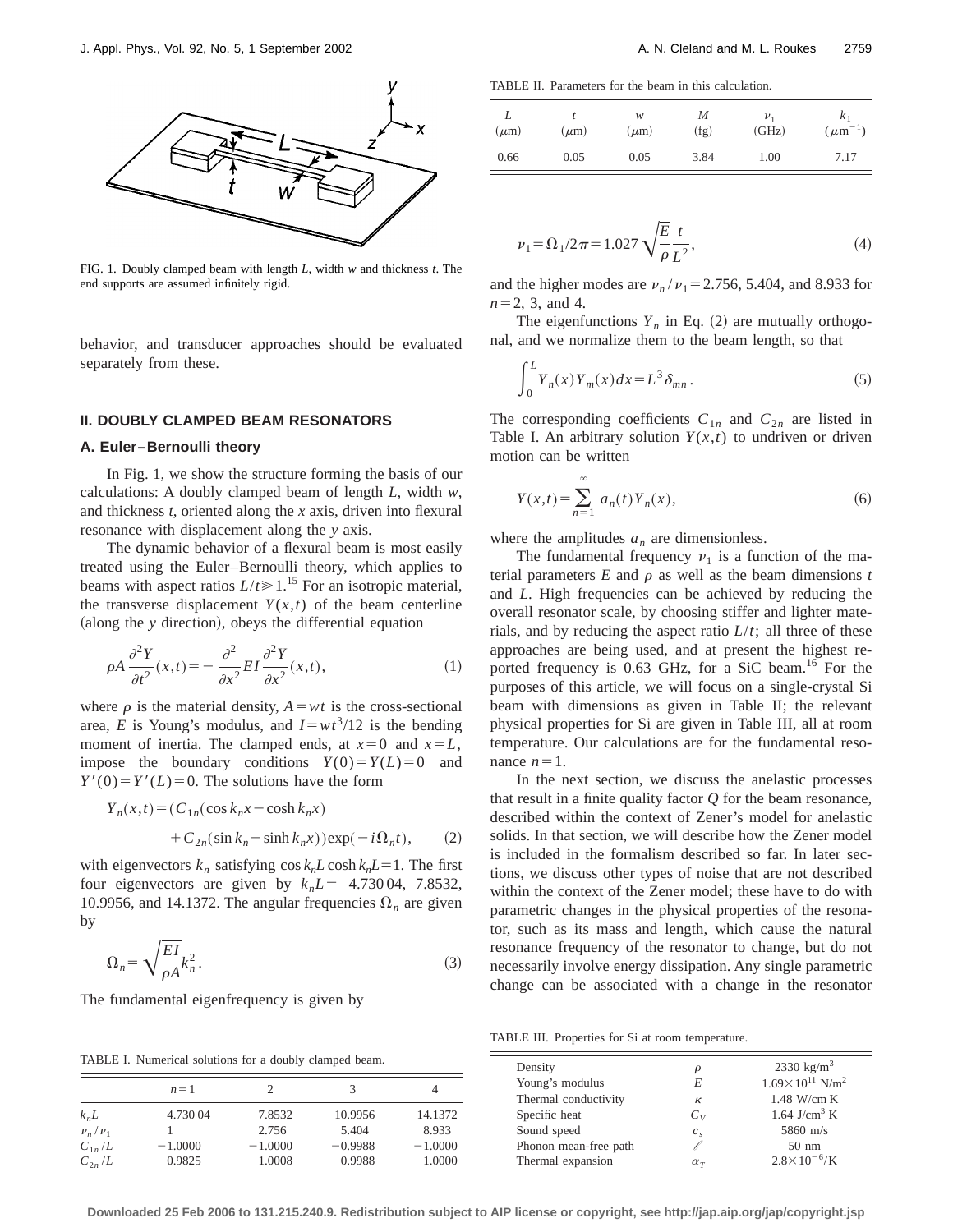energy, depending on where in the oscillation cycle the change occurs, but given events that occur randomly over the oscillation period, on average, the energy change is zero. The noise sources we discuss include adsorption–desorption noise due to molecules around the resonator, temperature fluctuations that change the length and longitudinal stress in the resonator, and defect motion within the resonator. The latter can to some extent be included in the Zener model, but some modes of defect motion will not generate intrinsic dissipation but instead give rise to parametric changes.

For these sources of parametric noise, an instantaneous measurement of the response of a resonator, as a function of frequency, would indicate the actual dissipation associated with material losses, while a measurement that takes a nonzero time to complete allows the resonator frequency to fluctuate over the period of the measurement, and would give a response curve that appears to be associated with a higher rate of dissipation than is actually present, due to the spread of resonance frequencies that appear over the course of the measurement. Separating these two effects experimentally is a very challenging but intriguing problem.

#### **B. Dissipation in mechanical resonators**

The most significant mechanism for energy loss in a nanomechanical resonator is through intrinsic losses in the beam material, which can be treated using Zener's model for anelastic solids.<sup>13</sup> Other important loss terms include thermoelastic processes, $\frac{7}{1}$  which are negligible for the resonator geometry and dimensions given here, and through the transduction mechanism, $17$  which can usually be minimized through design considerations.

In Zener's model, the Hooke's stress–strain relation  $\sigma$  $E\epsilon$ , relating the stress  $\sigma$  to the strain  $\epsilon$ , is generalized to allow for mechanical relaxation in the solid:

$$
\sigma + \tau_{\epsilon} \frac{d\sigma}{dt} = E_R \bigg( \epsilon + \tau_{\sigma} \frac{d\epsilon}{dt} \bigg), \tag{7}
$$

where  $E_R$  is the relaxed value of Young's modulus. Loads applied slowly generate responses with the relaxed modulus, while rapidly varying loads involve a different value for the modulus.

We consider harmonic stress and strain variations,  $\sigma(t)$  $= \sigma e^{i\omega t}$  and  $\epsilon(t) = \epsilon e^{i\omega t}$ . At low frequencies  $\omega \tau \ll 1$ , this becomes the standard Hooke's law relation with  $E = E_R$ . At high frequencies  $\omega \tau \geq 1$ , the modulus becomes  $E = E_U$  $= (\tau_{\alpha}/\tau_{\epsilon})E_R$ , the *unrelaxed* Young's modulus. For intermediate frequencies, Young's modulus is complex, of the form

$$
E = E_{\text{eff}}(\omega) \left( 1 + \frac{i\omega \tau}{1 + \omega^2 \tau^2} \Delta \right),\tag{8}
$$

with mean relaxation time  $\tau=(\tau_\sigma \tau_\epsilon)^{1/2}$ , fractional modulus difference  $\Delta = (E_U - E_R)/E_R$ , and effective Young's modulus

Equation (8) implies that the stress  $\sigma$  will include a component that is 90 $^{\circ}$  out of phase with the strain  $\epsilon$ , which causes energy loss at a rate proportional to  $\Delta$ . For small  $\Delta$ , we define the quality factor *Q* as the ratio of the imaginary to the real part of *E*:

$$
Q^{-1} = \frac{\omega \tau}{1 + \omega^2 \tau^2} \Delta.
$$
 (10)

We then use the effective Young's modulus  $E_{\text{eff}}$  in the Euler–Bernoulli formula, Eq. (1) at frequency  $\omega$ ,

$$
\omega^2 \rho A Y(x) = E_{\text{eff}}(\omega) I \left( 1 + \frac{i}{Q} \right) \frac{\partial^4 Y}{\partial x^4}(x). \tag{11}
$$

The spatial solutions  $Y(x)$  are the same as for Eq. (1), but the dispersion relation giving the damped eigenfrequencies  $\Omega'_n$ in terms of the undamped frequencies  $\Omega_n$  is

$$
\Omega_n' = \left(1 + \frac{i}{2Q}\right) \Omega_n, \tag{12}
$$

for small dissipation  $Q^{-1}$ . The imaginary part of  $\Omega'_n$ implies that the *n*th eigenmode will decay in amplitude as  $\exp(-\Omega_n t/2Q)$ .

#### **C. Driven damped beams**

We now add a harmonic driving force  $F(x,t)$  $f(x) = f(x)exp(i\omega_c t)$ , where  $f(x)$  is the position-dependent force per unit length. The force is uniform across the beam cross section and directed along *y*, and the carrier frequency  $\omega_c$  is close to  $\Omega_1$ . The equation of motion is<sup>15</sup>

$$
\rho A \frac{\partial^2 Y}{\partial t^2} + EA \frac{\partial^4 Y}{\partial x^4} = f(x)e^{i\omega_c t}.
$$
 (13)

We solve this equation for long times,  $\Omega_1 t/Q \ge 1$ , so any transients damp out. The solution then has the form  $Y(x,t)$  $Y(x)e^{i\omega_c t}$ . The amplitude  $Y(x)$  may be complex, so that the motion is not necessarily in phase with the force *F*. Expanding the displacement in terms of the eigenfunctions  $Y_n$ ,

$$
-\omega_c^2 \rho A \sum_{n=1}^{\infty} a_n Y_n(x) + EA \sum_{n=1}^{\infty} a_n \frac{\partial^4 Y_n}{\partial x^4} = f(x). \tag{14}
$$

Using the defining relation for the eigenfunctions, Eq.  $(1)$ , the dispersion relation, Eq.  $(12)$ , and the orthogonality relations, Eq.  $(5)$ , this can be written

$$
(\Omega_m^{'2} - \omega_c^2) a_m = \frac{1}{\rho A L^3} \int_0^L Y_m(x) f(x) dx,
$$
\n(15)

for each term *m* in the expansion. For  $\omega_c$  close to  $\Omega_1$ , only the  $m=1$  term in Eq. (15) has a significant amplitude, given by

$$
a_1 = \frac{1}{\rho A L^3} \frac{1}{\Omega_1^2 - \omega_c^2 + i \Omega_1^2 / Q} \int_0^L Y_1(x) f(x) dx, \tag{16}
$$

for small dissipation  $Q^{-1}$ .

We now take a uniform force,  $f(x) = f$ . The integral in Eq.  $(16)$  is then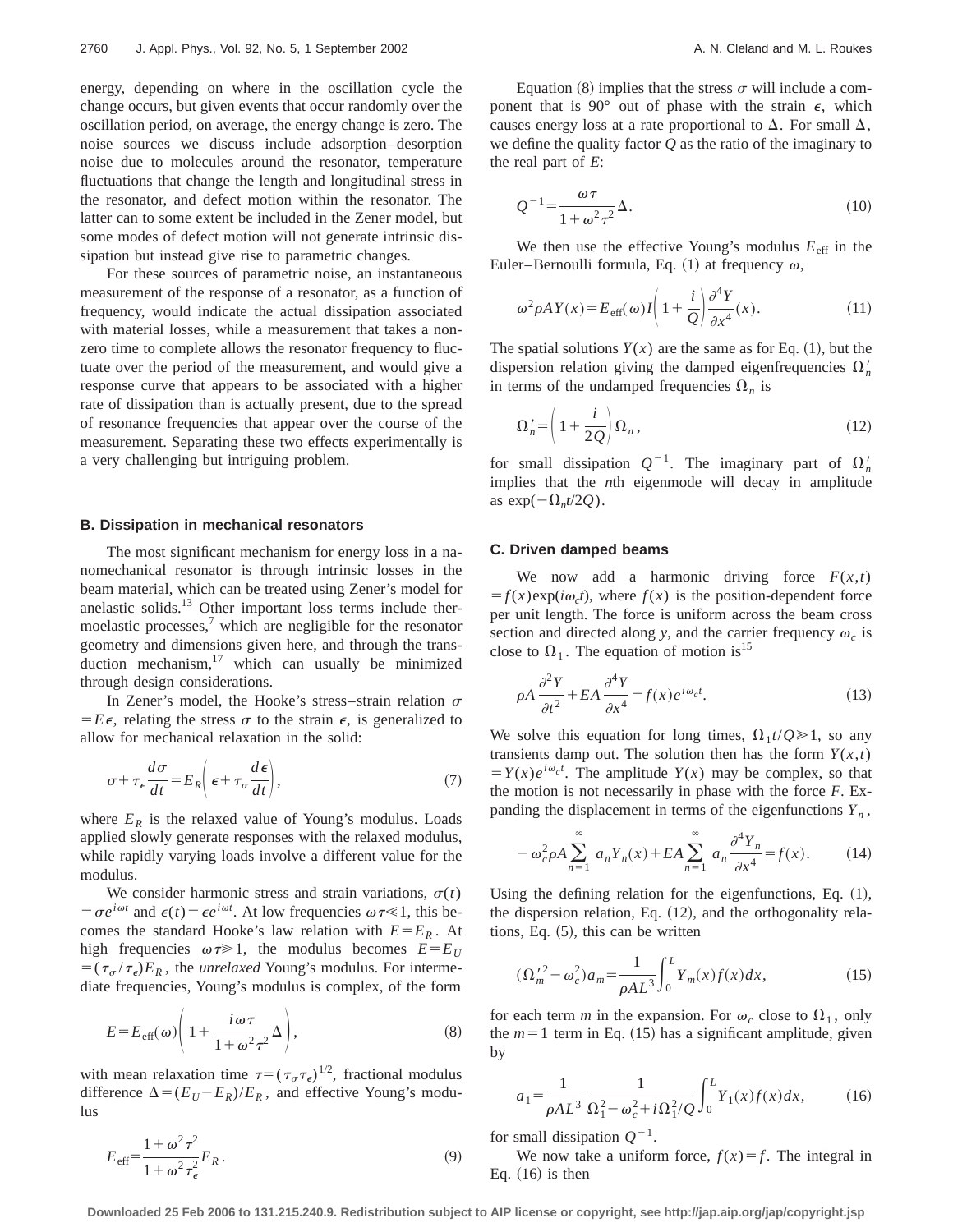$$
\eta_1 = \frac{1}{L^2} \int_0^L Y_1(x) dx = 0.8309. \tag{17}
$$

The amplitude is then

$$
a_1 = \frac{\eta_1}{\Omega_1^2 - \omega_c^2 + i \Omega_1^2 / Q} \frac{f}{M},
$$
\n(18)

where  $M = \rho A L$  is the mass of the beam, and the corresponding displacement of the beam is  $Y(x,t) = a_1 Y_1(x) \exp(i\omega_c t)$ .

If the force distribution  $f(x)$  is instead chosen to be proportional to the eigenfunction  $Y_1(x)$ , the integral Eq. (16) is unity, so that  $\eta_1$  in Eq. (18) is replaced by the number 1.

We point out that the response function, Eq.  $(18)$ , while similar to that of a damped, one-dimensional harmonic oscillator, differs slightly in the *Q*-dependent denominator, but the difference is only apparent for small values of *Q*: For values of *Q* greater than 15, the fractional difference at any frequency is less than 1%.

### **III. NOISE IN DRIVEN DAMPED BEAMS**

Systems that dissipate energy are necessarily sources of noise; the converse is also often true. This is the basic statement of the fluctuation–dissipation theorem, and is best known in relation to electrical circuits, where it is termed the Nyquist–Johnson theorem. An electrical circuit element with an electrical impedance  $Z(\omega)$  that has a nonzero real part,  $R(\omega) = \text{Re } Z(\omega)$ , will be a source of noise, that is, of fluctuations in the voltage  $V(t)$  across the impedance  $Z$ , or equivalently in the current  $I(t)$  through *Z*. A voltmeter placed across the circuit element will measure an instantaneous voltage that fluctuates with a Gaussian distribution in amplitude, with zero average value, and a width that is determined only by  $R(\omega)$  and the temperature *T*. A useful way to quantify the noise is to use the average spectral density of the noise in angular frequency space, defined for a noise voltage  $V(t)$  by

$$
S_V(\omega) = \left\langle \int_{-\infty}^{\infty} V^2(t) \cos(\omega t) dt \right\rangle.
$$
 (19)

Here the angle brackets  $\langle \ldots \rangle$  indicate that a statistical ensemble average, over many equivalent systems, is to be taken. The spectral density is proportional to the electrical noise power in a unit bandwidth. The Nyquist–Johnson theorem states that this quantity is given by  $S_V(\omega)$  $= (2/\pi)R(\omega)\hbar\omega \coth(\hbar\omega/k_BT)$ . At high temperatures or low frequencies, such that  $k_B T \gg \hbar \omega$ , this approaches the classical limit  $S_V(\omega) \rightarrow 2k_BTR(\omega)/\pi$ . The spectral noise density  $S_V(f)$ , as a function of frequency  $f = \omega/2\pi$ , is given in the high-temperature limit by  $S_V(f) = 2 \pi S_V(\omega) = 4k_BTR(f)$ . The metric units of  $S_V(f)$  are  $V^2/Hz$ . The corresponding current spectral noise density is  $S_I(f) = S_V(f)/R^2(f)$  $\rightarrow$  4 $k_B T/R(f)$ , in the high temperature limit, with units of  $A^2/Hz$ .

The fluctuation–dissipation theorem applies to mechanical resonators with nonzero dissipation, i.e., with finite *Q*, and ensures that the mechanical resonator will also be a source of noise, but due to the resonant nature of the response of the resonator, the noise spectral density takes on a somewhat different form. We will only treat the hightemperature limit,  $k_B T \gg \hbar \omega$ , for the resonator noise.

# **A. Dissipation-induced amplitude noise**

The displacement of a forced, damped beam driven near its fundamental frequency is given by Eq.  $(18)$ . In the absence of noise, this solution represents pure harmonic motion at the carrier frequency  $\omega_c$ . As discussed, the nonzero value of  $Q^{-1}$  and temperature *T* necessitates the presence of noise, from the fluctuation–dissipation theorem. Regardless of the origin of the dissipation mechanism, it acts to thermalize the motion of the resonator, so that in the presence of dissipation only (no driving force), the mean energy  $\langle E_n \rangle$  for each mode *n* of the resonator will be given by  $\langle E_n \rangle = k_B T$ , where *T* is the physical temperature of the resonator. This noise term has been considered by a number of authors.<sup>9,14</sup>

The thermalization occurs due to the presence of a noise force  $f_N(x,t)$  per unit length of the beam. Each point on the beam experiences a noise force with the same spectral density, but fluctuating independently from other points; the noise at any two points on the beam is uncorrelated. The noise be written as an expansion in terms of the eigenfunctions  $Y_n(x)$ ,

$$
f_N(x,t) = \frac{1}{L} \sum_{n=1}^{\infty} f_{N_n}(t) Y_n(x),
$$
 (20)

where the force  $f_{N_n}$  associated with the mode *n* is uncorrelated with that for other modes  $n'$ ; the factor  $1/L$  appears because of the normalization of the  $Y_n$ .

The noise force  $f_{N_n}(t)$  has a white spectral density  $S_{f_n}(\omega)$ , and a Gaussian distribution with a zero mean. The magnitude of the spectral density  $S_{f_n}$  may be evaluated by requiring that it achieve thermal equilibrium for each mode *n*. The spectral density of the noise-driven amplitude  $a_n$  of the *n*th mode is given by

$$
S_{a_n}(\omega) = \frac{1}{(\Omega_n^2 - \omega^2)^2 + (\Omega_n^2/Q)^2} \frac{S_{f_n}(\omega)}{M^2}.
$$
 (21)

The SI units for  $S_{f_n}$  are  $(N/m)^2/(rad/s) = \frac{kg^2}{s^3 rad}$ . Those for  $S_{a_n}$  are 1/(rad/s), because  $a_n$  is dimensionless.

The kinetic energy  $KE<sub>n</sub>$  of the *n*th mode associated with the spectral density  $S_{a_n}$  is given by

$$
\langle KE_n \rangle = \frac{1}{2} \int_0^\infty \int_0^L \rho A \omega^2 S_{a_n}(\omega) Y_n^2(x) dx d\omega
$$
  

$$
= \frac{1}{2} \int_0^\infty \rho A L^3 \omega^2 S_{a_n}(\omega) d\omega \approx \frac{\pi}{4} \frac{QL^2}{\Omega_n} \frac{S_{f_n}(\omega)}{M},
$$
(22)

where the last equality becomes exact in the limit  $Q^{-1} \rightarrow 0$ . The error in Eq.  $(22)$  for finite *Q* is less than 1% for *Q*  $>10$ .

In order that this yield thermal equilibrium, the kinetic energy is  $\langle KE_n \rangle = \frac{1}{2}k_B T$ , so the spectral density  $S_{f_n}$  must be given by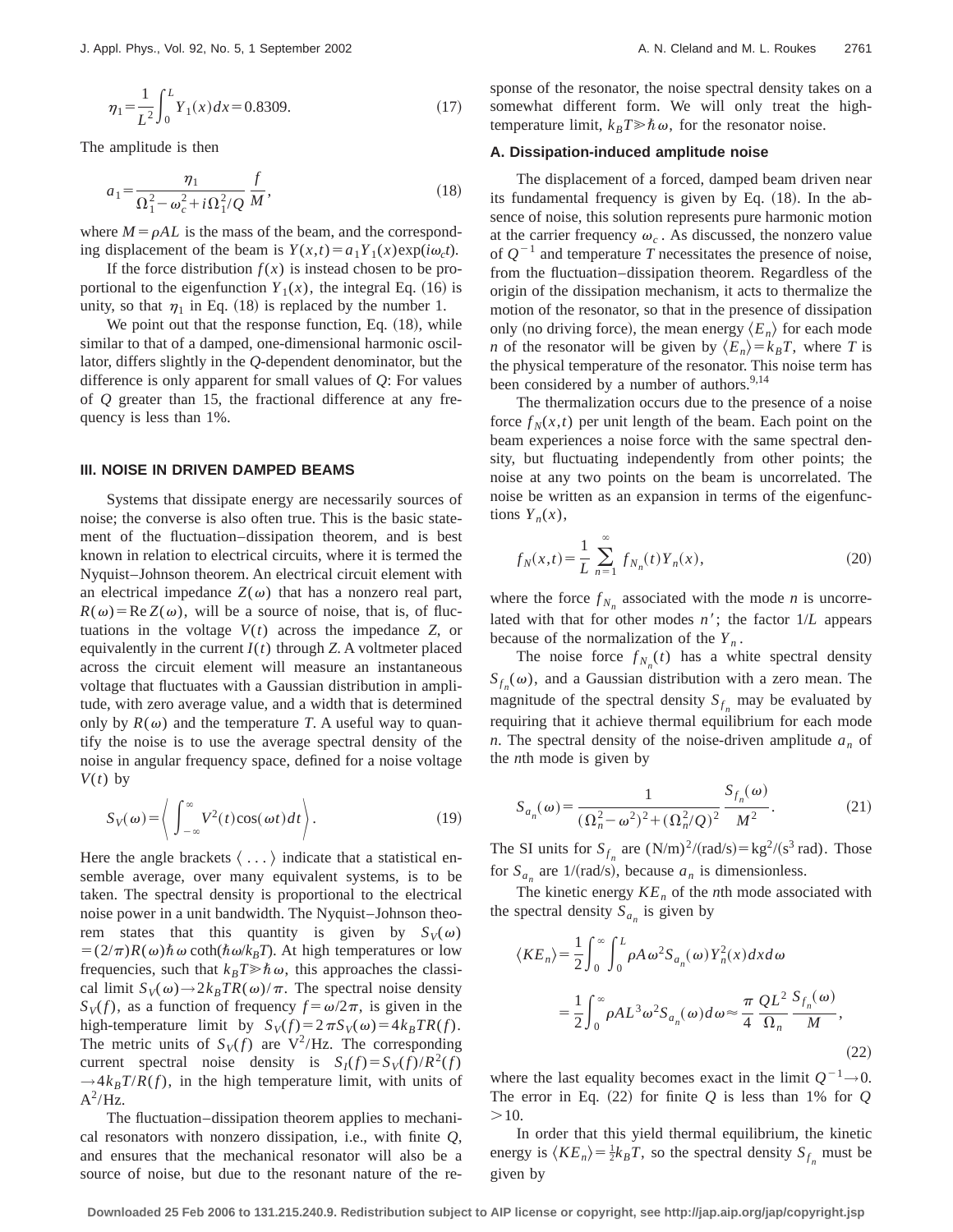

FIG. 2. Frequency spectrum of a driven beam in the presence of noise, showing both the central driven peak as well as the noise sidebands.

$$
S_{f_n}(\omega) = \frac{2k_B T M \Omega_n}{\pi Q L^2}.
$$
\n(23)

The term  $L^2$  appears in Eq. (23) because  $f_{N_a}$  is the force per unit length of beam. An equivalent derivation for a onedimensional simple harmonic oscillator yields the force density  $S_F(\omega) = 2k_B T M \Omega / \pi Q$ . We can write the spectral density of the thermally driven amplitude as

$$
S_{a_n}(\omega) = \frac{\Omega_n}{(\Omega_n^2 - \omega^2)^2 + (\Omega_n^2/Q)^2} \frac{2k_B T}{\pi M L^2 Q}.
$$
 (24)

When superposed with a driving force with a carrier frequency  $\omega_c = \Omega_1$ , the amplitude noise power consists of a  $\delta$ -function peak at the carrier superposed with the Lorentzian given by Eq.  $(24)$ , as sketched in Fig. 2.

#### **B. Dissipation-induced phase noise**

The form in Eq.  $(24)$  represents frequency-distributed amplitude noise. Equivalent expressions can be written for the phase noise, the fractional frequency noise, and the Allan variance,<sup>18</sup> which are useful for time-keeping and filter applications. We note that the different expressions are all equivalent ways of expressing the same noise, and do not represent additional sources of noise. The resonator is driven by the carrier signal near its resonance frequency  $\Omega_1$ , and in addition by dissipation-induced noise. The time-dependent amplitude is then

$$
a(t) = a_0 \sin(\omega_c t + \phi(t) + \theta), \tag{25}
$$

where  $\phi(t)$  represents a phase variation from the carrier at frequency  $\omega_c \approx \Omega_1$ ; the amplitude  $a_0$  is constant, and  $\theta$  is a phase offset. Following Robins,<sup>19</sup> we pick one frequency component at  $\omega$  for the phase variation,  $\phi(t) = \phi_0 \sin(\omega t)$ . Assuming small maximum deviation  $\phi_0$ , the amplitude may be written

The phase variation at  $\omega$  generates sidebands spaced  $\pm \omega$ from the carrier, with amplitude  $\pm a_0\phi_0/2$ . The lower sideband is phase coherent with the upper sideband, with the opposite sign; this is characteristic of phase noise. Independent sideband signals can be generated by adding an amplitude noise source  $M(t)$  to the phase noise  $\phi(t)$ , so that the amplitude is written as

$$
a(t) = a_0(1 + M(t))\sin(\omega_c t + \phi(t) + \theta).
$$
 (27)

We consider a single component at  $\omega$  for both the phase and amplitude modulation, so that

$$
M(t) = M_0 \sin(\omega t)
$$
  
\n
$$
\phi(t) = \phi_0 \sin(\omega t).
$$
\n(28)

Again assuming small variations, this can be written as

$$
a(t) = a_0 \sin(\omega_c t + \theta) + \frac{1}{2} a_0 (M_0 + \phi_0) \sin((\omega_c + \omega)t)
$$
  
+ 
$$
\frac{1}{2} a_0 (M_0 - \phi_0) \sin((\omega_c - \omega)t).
$$
 (29)

Setting the amplitude  $M_0 = \phi_0$ , the lower sideband disappears and we are left with the independent upper sideband term,

$$
a(t) = a_0 \sin(\omega_c t + \theta) + a_0 \phi_0 \sin((\omega_c + \omega)t). \tag{30}
$$

Choosing the opposite sign relation  $M_0 = -\phi_0$  allows the lower sideband to be chosen.

A noise signal at a frequency offset from the carrier can be created from the superposition of a phase and an amplitude modulation of the original carrier. In applications where the resonator is to be used as a frequency source or a clock, the amplitude modulation is unimportant: Use of a zerocrossing detector, or a perfect limiter, eliminates the effects of the amplitude modulation. We therefore ignore this noise source. This is equivalent, from the arguments leading to Eq.  $(26)$ , to limiting the noise to that which is phase coherent between the upper and lower sidebands, with amplitudes  $a(\omega_c + \omega) = -a(\omega_c - \omega)$ . Noise which has the opposite phase relation, with  $a(\omega_c + \omega) = a(\omega_c - \omega)$ , is due to amplitude modulation. Noise associated with only one sideband consists of the sum or difference of these two ''modes''.

Dissipation-induced noise, of the form given by Eq.  $(24)$ , is intrinsically phase incoherent on opposite sides of the carrier signal at  $\omega_c$ . Half of the noise power is therefore associated with amplitude modulation, and half with phase modulation; the phase noise power is therefore *half* the original total noise power.

We can evaluate the dissipation-induced phase noise for a resonator driven at its fundamental resonance frequency. We drive the resonator with a force *f* per unit length, at the frequency  $\omega_c = \Omega_1$ . The amplitude for the response is given by Eq.  $(18)$ ,

$$
a(t) = a_0 \sin(\omega_c t + \theta) + a_0 \frac{\phi_0}{2} \sin((\omega_c + \omega)t)
$$
\n
$$
a_1 = -i \frac{\eta_1}{\Omega_1^2} \frac{Qf}{M}.
$$
\n(31)\n
$$
-a_0 \frac{\phi_0}{2} \sin((\omega_c - \omega)t).
$$
\n(26) The amplitude lags the force by 90°, and includes the multiplicative factor *Q*. Dissipation generates incoherent noise,

The amplitude lags the force by 90°, and includes the multiplicative factor *Q*. Dissipation generates incoherent noise,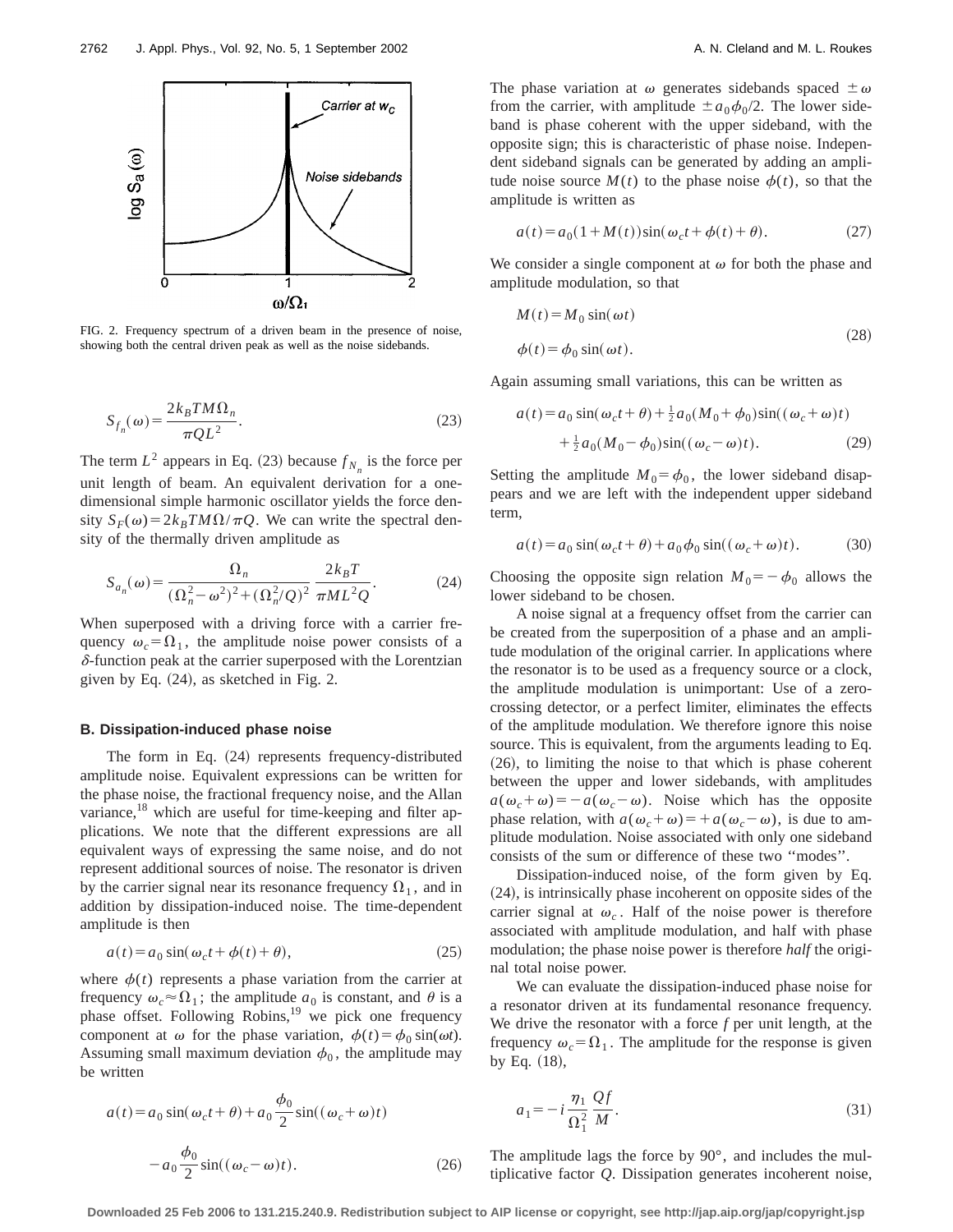distributed about the carrier with noise power given by Eq. (24). The phase noise power density  $S_{\phi}(\omega)$  at frequency  $\omega$ from the carrier frequency is then given by

$$
S_{\phi}(\omega) = \frac{1}{2} \frac{S_{a_1}(\Omega_1 + \omega)}{|a_1|^2}
$$
  
= 
$$
\frac{\Omega_1}{(2\Omega_1 \omega + \omega^2)^2 + (\Omega_1^2/Q)^2} \frac{k_B T}{\pi |a_1|^2 L^2 MQ}.
$$
 (32)

For frequencies that are well off the peak resonance,  $\omega$  $\gg \Omega_1/Q$ , but small compared to the resonance frequency,  $\omega \ll \Omega_1$ , we may approximate the denominator as

$$
S_{\phi}(\omega) \approx \frac{k_B T}{4 \pi \Omega_1 \omega^2 |a_1|^2 L^2 M Q}
$$

$$
\approx \frac{k_B T \Omega_1}{8 \pi E_c Q \omega^2} \quad (\Omega_1 / Q \ll \omega \ll \Omega_1). \tag{33}
$$

Here, we define the energy  $E_c$  at the carrier frequency,  $E_c$  $=M\Omega_1^2L^2|a_1|^2/2$ . This can also be written in terms of the power  $P_c = \Omega_1 E_c / Q$  needed to maintain the carrier amplitude, i.e., that needed to counter the loss due to the nonzero value of 1/*Q*:

$$
S_{\phi}(\omega) \approx \frac{k_B T}{8 \pi P_c Q^2} \left(\frac{\Omega_1}{\omega}\right)^2 \quad (\Omega_1/Q \ll \omega \ll \Omega_1). \tag{34}
$$

We can also write this expression in terms of frequency *f*  $=2\pi\omega,$ 

$$
S_{\phi}(f) \approx \frac{k_B T}{4 P_c Q^2} \left(\frac{\nu_1}{f}\right)^2 \quad (\nu_1/Q \ll f \ll \nu_1). \tag{35}
$$

#### **C. Frequency noise**

The phase fluctuations can also be viewed as *frequency* fluctuations, where the amplitude  $a(t)$  has a time dependence

$$
a(t) = a_0 \sin\left(\int_{-\infty}^t \omega(t')dt' + \theta\right).
$$
 (36)

The time-dependent frequency  $\omega(t)$  is related to the carrier frequency  $\omega_c$  and the phase  $\phi(t)$  by

$$
\omega(t) = \frac{d(\omega_c t + \phi(t))}{dt} = \omega_c + \frac{d\phi}{dt}.
$$
\n(37)

We define time-dependent frequency variation  $\delta\omega(t)$  as

$$
\delta\omega(t) = \omega(t) - \omega_c = \frac{d\phi(t)}{dt}.
$$
\n(38)

We consider a single-phase modulation component, so that  $\phi(t) = \phi_0 \sin(\omega t)$ . The frequency variation

$$
\delta\omega(t) = \delta\omega_0 \cos(\omega t) = \omega \phi_0 \cos(\omega t)
$$
 (39)

represents a sinusoidal variation of the frequency, with amplitude  $\delta\omega_0 = \omega\phi_0$ , modulated at  $\omega$ . The time-dependent amplitude in Eq.  $(36)$  is

$$
a(t) = a_0 \sin(\omega_c t + (\delta \omega_0 / \omega) \sin(\omega t) + \theta)
$$
  
=  $a_0 \sin(\omega_c t) + \frac{1}{2} a_0 \frac{\delta \omega_0}{\omega} \sin((\omega_c + \omega)t)$   

$$
- \frac{1}{2} a_0 \frac{\delta \omega_0}{\omega} \sin((\omega_c - \omega)t), \tag{40}
$$

a result very similar to that for phase variations, Eq.  $(26)$ .

The arguments leading to the spectral density, Eq.  $(34)$ , may be reworked to yield the equivalent expression for the frequency variation noise density  $S_{\delta\omega}$ . A more useful quantity is the *fractional* frequency variation, defined as *y*  $= \delta \omega / \omega_c$ . The noise density for *y* is related to that for the phase noise density by

$$
S_{y}(\omega) = \left(\frac{\partial y}{\partial \phi}\right)^{2} S_{\phi}(\omega) = \left(\frac{\omega}{\omega_{c}}\right)^{2} S_{\phi}(\omega),
$$
\n(41)

where we use the fact that modulation at  $\omega$  generates sidebands at  $\pm \omega$  from the carrier at  $\omega_c$ . From Eq. (34), we then have

$$
S_{y}(\omega) \approx \frac{k_B T}{8 \pi P_c Q^2} \quad (\omega_c / Q \ll \omega \ll \omega_c).
$$
 (42)

In the frequency domain, this is

$$
S_{y}(f) \approx \frac{\pi k_{B}T}{4P_{c}Q^{2}} \quad (\nu_{c}/Q \ll f \ll \nu_{c}). \tag{43}
$$

## **D. Allan variance**

A third useful quantity, commonly used to compare frequency standards, is the Allan variance  $\sigma_A(\tau_A)$ .<sup>20,21</sup> The phase and frequency noise are defined in the frequency domain; the Allan variance is defined in the time domain, as the variance over time in the measured frequency of a source, each measurement averaged over a time interval  $\tau_A$ , with zero-dead time between measurement intervals. The defining expression for the square of the Allan variance is

$$
\sigma_A^2(\tau_A) = \frac{1}{2f_c^2} \frac{1}{N-1} \sum_{m=2}^N (\overline{f}_m - \overline{f}_{m-1})^2, \tag{44}
$$

where  $\bar{f}_m$  is the average frequency measured over the *m*th time interval, of length  $\Delta t = \tau_A$ , and  $f_c$  is the nominal carrier frequency. The squared Allan variance is related to the phase noise density  $by<sup>21</sup>$ 

$$
\sigma_A^2(\tau_A) = 2 \left(\frac{2}{\omega_c \tau_A}\right)^2 \int_0^\infty S_\phi(\omega) \sin^4(\omega \tau_A/2) d\omega, \tag{45}
$$

where  $\omega_c = 2 \pi f_c$  and  $\omega$  is the modulation frequency.

The Allan variance can be calculated for various functional forms for the phase noise density. For a fractional frequency noise that has a 1/*f* component, so that  $S_y(\omega)$  $= A(\omega_c/\omega)$ , where *A* is a scale factor, the phase noise density is  $S_{\phi}(\omega) = A(\omega_c/\omega)^3$ , and the Allan variance is

$$
\sigma_A(\tau_A) = \sqrt{2 \log_e 2A \omega_c}.\tag{46}
$$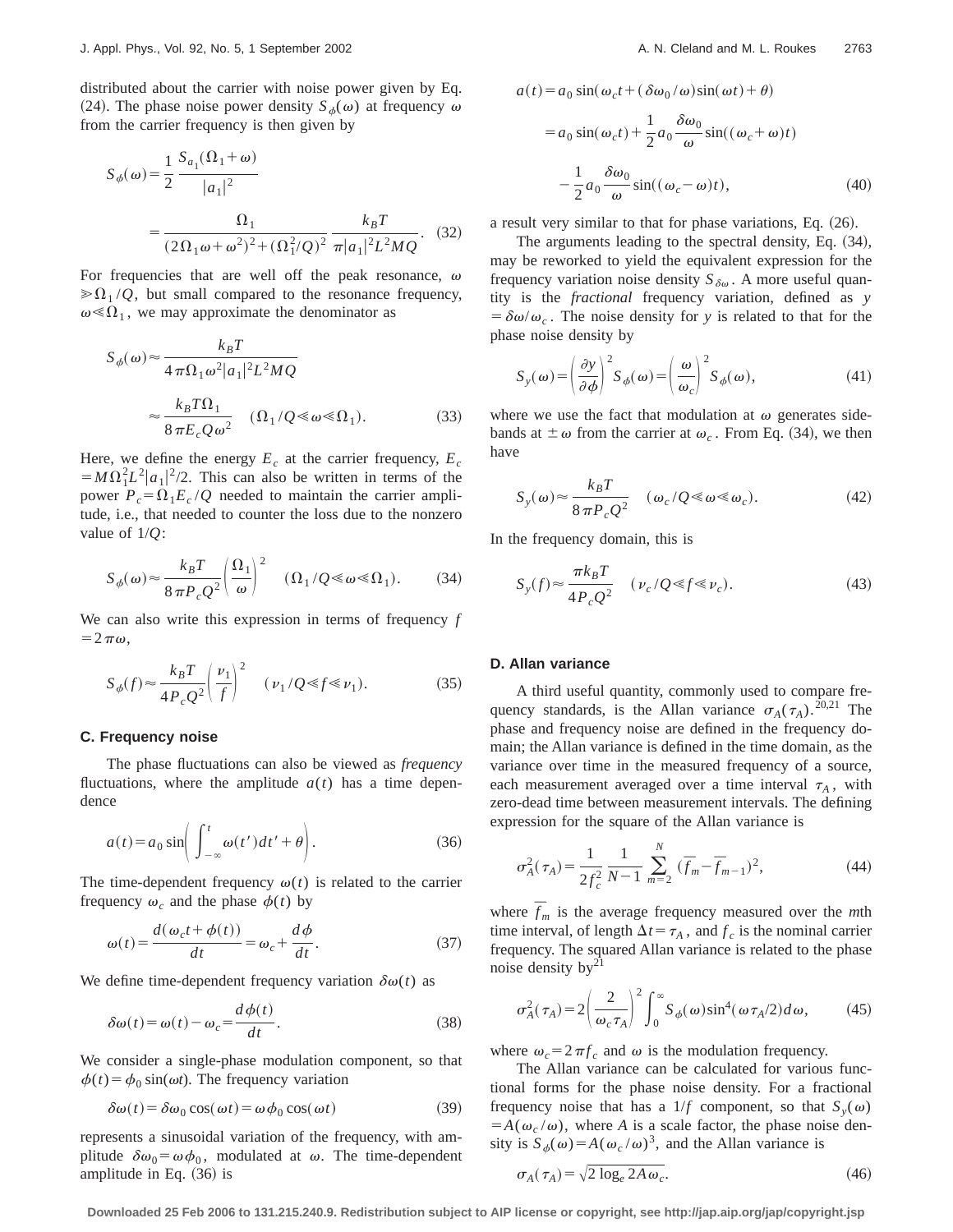

FIG. 3. Dependence of the Allan variance  $\sigma_A$  on the dimensionless time interval  $\omega_c \tau$ ; the Allan variance has been scaled to remove the overall dependence on  $Q$  and on drive energy  $\varepsilon_c$ . The full dependence [from Eq.  $(32)$ ] is plotted as a solid line, while the approximate form [Eq.  $(50)$ ] is plotted as a dotted line.

Hence a  $1/f$  fractional frequency noise yields an Allan variance that is independent of the measurement time interval.

For a source that displays frequency drift, the fractional frequency noise will have the form  $S_y(\omega) = B(\omega_c/\omega)^2$ ; the phase noise density is then  $S_{\phi}(\omega)=B(\omega_c/\omega)^4$ , and the Allan variance is

$$
\sigma_A(\tau_A) = \sqrt{\frac{\pi}{3} B \omega_c^2 \tau_A}.
$$
\n(47)

Finally, for a white fractional frequency noise density  $S_y(\omega) = C$ , the phase noise density has the form  $S_{\phi}(\omega)$  $= C(\omega_c/\omega)^2$ , and the Allan variance is

$$
\sigma_A(\tau_A) = \sqrt{\frac{\pi C}{\tau_A}}.\tag{48}
$$

In particular, for the approximate form for the phase noise density Eq.  $(34)$ , the Allan variance is

$$
\sigma_A(\tau_A) = \sqrt{\frac{k_B T}{8 P_c Q^2 \tau_A}}.\tag{49}
$$

Defining the dimensionless drive energy  $\varepsilon_c$  as the ratio of drive energy per cycle to the thermal energy,  $\varepsilon_c$  $=2\pi P_c/\omega_c k_B T$ , we have

$$
\sigma_A(\tau_A) = \frac{1}{Q} \sqrt{\frac{\pi}{4 \varepsilon_c \omega_c \tau_A}}.
$$
\n(50)

We see that the Allan variance falls inversely with the square root of the product  $\omega_c \tau_A$ , and it is also proportional to the dissipation  $Q^{-1}$ . Other things being equal, increasing the resonator frequency  $\omega_c$  lowers the Allan variance.

In Fig. 3, we display the approximate result Eq.  $(50)$  as a function of  $\omega_c \tau_A$ , scaled to remove the dependence on *Q* and on  $\varepsilon_c$ ; we also show the full result obtained from integrating Eq. (32), for values of  $Q > 100$ ; for values of  $Q$  less than this, the calculated value for the scaled variance falls below that plotted.

We see that the approximate expression given by Eq.  $(50)$  works quite well for averaging times  $\tau_A$  more than a few tens of the oscillation period  $2\pi/\omega_c$ ; in time-keeping or



FIG. 4. Allan variance  $\sigma_A$  as a function of measurement interval  $\tau_A$ , calculated for the model 1 GHz resonator for a range of values of  $Q$  from  $10<sup>3</sup>$ to  $10^6$ . The drive power level  $P_c$  was chosen so that the amplitude of motion  $a_1 = t$ , the beam thickness, For comparison, we also display the variance for a 10 MHz quartz crystal frequency standard, the HP10811D; figures taken from manufacturer's specifications.

frequency-lock applications, one is typically interested in times much longer than this, so the approximate form is quite adequate.

We now turn to examining what the implications are for the fundamental sources of noise in our model resonator. We will focus on calculating the predicted dependence of the Allan variance.

#### **E. Model resonator** Q**-dependent noise**

We calculate the dependence of the Allan variance  $\sigma_A$  on the time interval and *Q* for our model 1 GHz resonator, described in Table II. The results of the calculation are shown in Fig. 4. The drive power level  $P_c$  is chosen so that the amplitude of motion  $a_1$  in Eq.  $(18)$  is equal to the beam thickness *t*, approximately the amplitude for the onset of nonlinearity. The calculated temperature rise due to dissipation in the resonator from this level of drive power is very small, of order 0.1 K. We also display for comparison the Allan variance for an oven-controlled 10 MHz quartz crystal oscillator, the HP10811D.<sup>22</sup> For quality factors higher than  $10<sup>5</sup>$ , the calculated thermally induced fluctuations are comparable to or better than those of the bulk quartz resonator.

#### **IV. TEMPERATURE FLUCTUATIONS**

We now turn to a discussion of the effects of finite thermal conductance and heat capacitance on the Allan variance. The small dimensions associated with our model resonator, and of nanoscale resonators in general, imply that the heat capacity of the resonator is very small. The corresponding thermal fluctuations are proportionally larger, and these may in turn produce significant frequency fluctuations, due to the temperature dependence of the resonator material parameters and geometric dimensions. Here, we present a simple model through which the magnitude of these effects can be estimated.

A heat capacitance *c*, connected by a thermal conductance *g* to an infinite thermal reservoir at temperature *T*, will have an average thermal energy  $\langle E_c \rangle = cT$  in the absence of any power loads. Changes in the temperature relax with the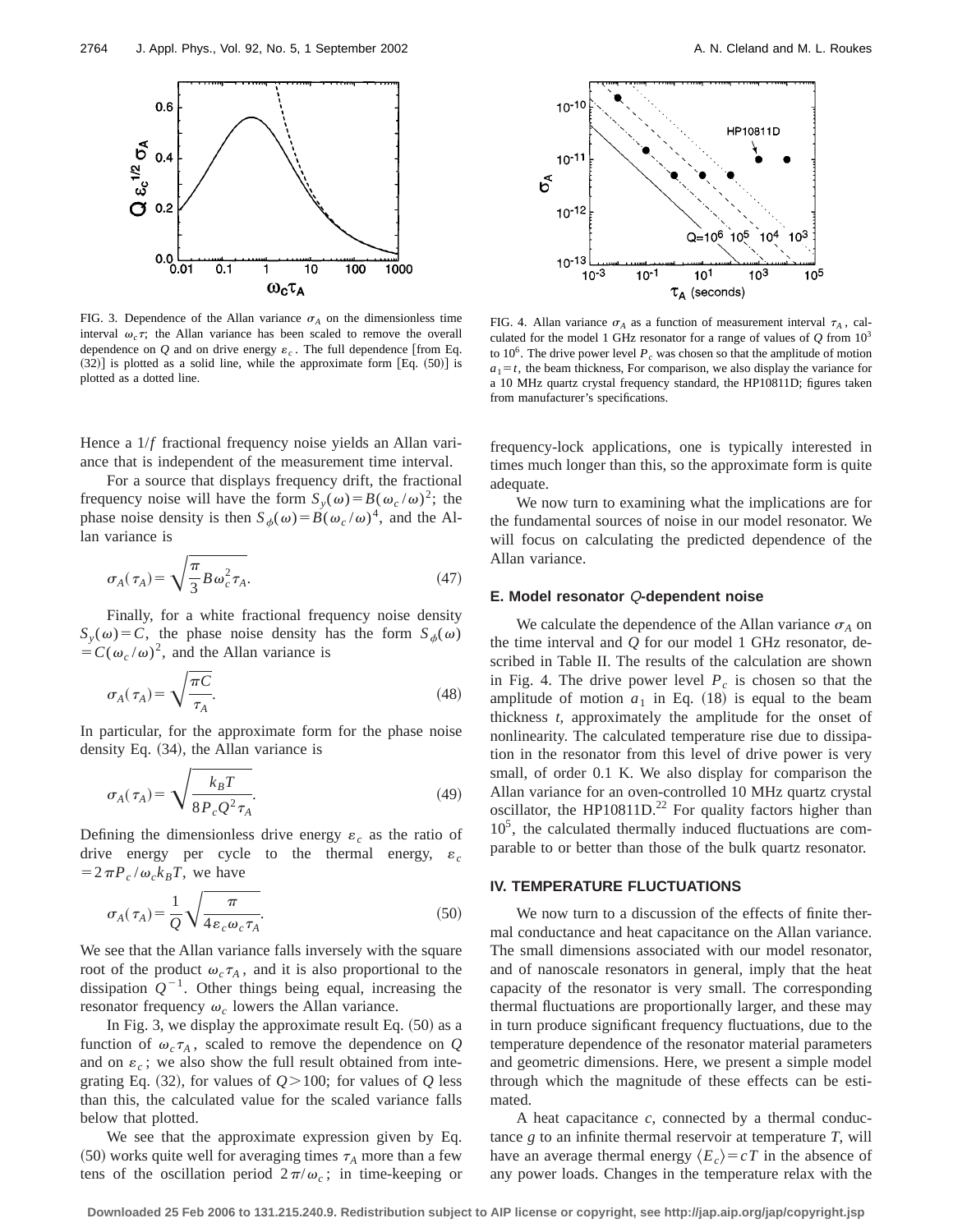

FIG. 5. Thermal circuit with a finite thermal conductance *g* and a finite heat capacitance *c*, including a power noise source *p*.

thermal time constant  $\tau_T = c/g$ . The energy  $E_c$  will however fluctuate, as the fluctuation–dissipation theorem applies to finite thermal conductances in a manner similar to the dissipation-induced mechanical noise.<sup>23</sup> The thermal circuit therefore includes a power noise source  $p$  with spectral density  $S_p(\omega) = 2k_B T^2 g/\pi$  (see Fig. 5). The instantaneous energy of the heat capacitance can then be written  $E_c(t) = cT$  $+\delta E(t)$ , where the spectral density of the energy fluctuations  $\delta E(t)$  can be derived from the thermal circuit,

$$
S_E(\omega) = \frac{2}{\pi} \frac{k_B T^2 c^2 / g}{1 + \omega^2 \tau_T^2}.
$$
\n(51)

We can interpret the energy fluctuations as temperature fluctuations  $\delta T_c(t)$ , if we define the temperature as  $T_c = E_c/c$ . The corresponding spectral density of the temperature fluctuations is given by

$$
S_T(\omega) = \frac{2}{\pi} \frac{k_B T^2 / g}{1 + \omega^2 \tau_T^2}.
$$
 (52)

At low frequencies  $\omega$ , below that of the thermal frequency  $1/\tau_T$ , the temperature fluctuations  $\delta T$  follow those driven by the noise source  $p$ , while at higher frequencies the nonzero heat capacitance acts as a filter.

For a resonator with the geometry shown in Fig. 1, there is no clear separation of the structure into a distinct heat capacitance and thermal conductance. Instead, we divide the resonator into slices of length  $\Delta x$  and cross-sectional area  $A = w \times t$ , so that the *n*th slice has heat capacity  $c_n$  $= C_v A \Delta x$ , where  $C_v$  is the specific heat per unit volume. The  $(n-1)$ th and *n*th slices are connected to one another by the thermal conductance  $g_n = \kappa A/\Delta x$ , with thermal conductivity  $\kappa$  given by the classical formula,  $\kappa = (1/3)C_Vc_s$  ( / is the phonon mean-free path and  $c_s$  the sound speed). The thermal conductances  $g_n$  are associated with noise power sources  $p_n$ , with spectral density  $S_{p_n}(\omega) = 2k_BT^2 g_n / \pi$ . Finally, the temperatures at the ends of the beam, where the beam is mechanically clamped, are assumed to be given by the reservoir temperature *T*; see Fig. 6.

In this model, energy fluctuations in the slices  $n-1$  and *n* are anticorrelated through the shared conductance  $g_n$ : An energy  $\delta E$  driven into the *n*th slice by  $p_n$  corresponds to the same energy taken from the  $(n-1)$ th slice. These energy fluctuations then relax through conductance into adjacent slices, and so on through the beam length, so that there is some correlation between the fluctuations in all slices, although the correlations get weak for distant slices.



FIG. 6. Thermal model for doubly clamped beam, consisting of a series connection of heat capacitances  $c_n$  and thermal conductances  $g_n$ , each associated with a cross-sectional slice of the beam of length  $\Delta x$ . Each thermal conductance is associated with a power noise source  $p_n$ . The ends are assumed clamped at the reservoir temperature *T*. There are a total of *N*  $=L/\Delta x$  elements.

One might expect that the most accurate model would use slices with differential lengths  $\Delta x = dx \rightarrow 0$ . However, once the slices become shorter than the phonon mean-free path  $\ell$ , the temperature in a slice is no longer well defined. We therefore choose slices with a length  $\Delta x = \ell = 50$  nm, so that each element has a volume  $V = 50 \times 50 \times 50$  nm<sup>3</sup>. The corresponding heat capacity is  $c = C_VV = 2 \times 10^{-16}$  J/K, and the thermal links have  $g = \kappa \ell = 7.4 \times 10^{-6}$  W/K. The thermal time constant is  $\tau_T = 30$  ps, corresponding to thermal frequencies  $\sim$  35 GHz, well outside the range of frequencies of interest for resonator phase fluctuations,  $\Omega_1/Q \ll \omega$  $\mathcal{L}_1$ . For the purposes of this calculation, therefore, we can treat the thermal fluctuations in the low-frequency limit.

Consider only the *n*th power source of the conductance  $p_n$ . If we take the frequency component at  $\omega$ , the  $(n-1)$ th and *n*th slices have temperature variations  $T_{n-1}(\omega)$  and  $T_n(\omega)$  given by

$$
(2 + i\omega\tau)T_{n-1} = -\frac{p_n}{g} + T_{n-2} + T_n
$$
  

$$
(2 + i\omega\tau)T_n = \frac{p_n}{g} + T_{n-1} + T_{n+1}.
$$
 (53)

The corresponding equation for the  $(n+m)$ th slice is given by

$$
(2 + i \omega \tau_T) T_{n+m} = T_{n+m-1} + T_{n+m+1}.
$$
 (54)

Taking the limit  $\omega \tau$ <sup> $\ll$ </sup>1, we find that the power source  $p_n(\omega)$  driving the *n*th slice generates a temperature variation  $T(\omega) = p_n(\omega)/2g$  uniformly across the beam. The corresponding anticorrelated source  $-p_n(\omega)$  driving the  $(n-1)$ th slice generates an equal but opposite temperature variation. Hence, in the limit  $\omega \tau$ <sup>*T*</sup> (*n*), the fluctuations driven by conductances within the beam have no net effect.

The other source of temperature fluctuations comes from the conductances at the beam ends,  $g_1$  and  $g_{N+1}$ . These also drive the beam uniformly, but as the energy that appears in the first and last elements does not have an adjacent anticorrelated source, there is now a net effect. The final result from this model is that the temperature of all the elements in the beam fluctuate uniformly, with spectral density  $S_T(\omega)$  given by the incoherent sum of the two end sources,

$$
S_T(\omega) = \frac{4}{\pi} \frac{k_B T^2 / g}{1 + \omega^2 \tau_T^2} \quad (\omega \tau_T \ll 1). \tag{55}
$$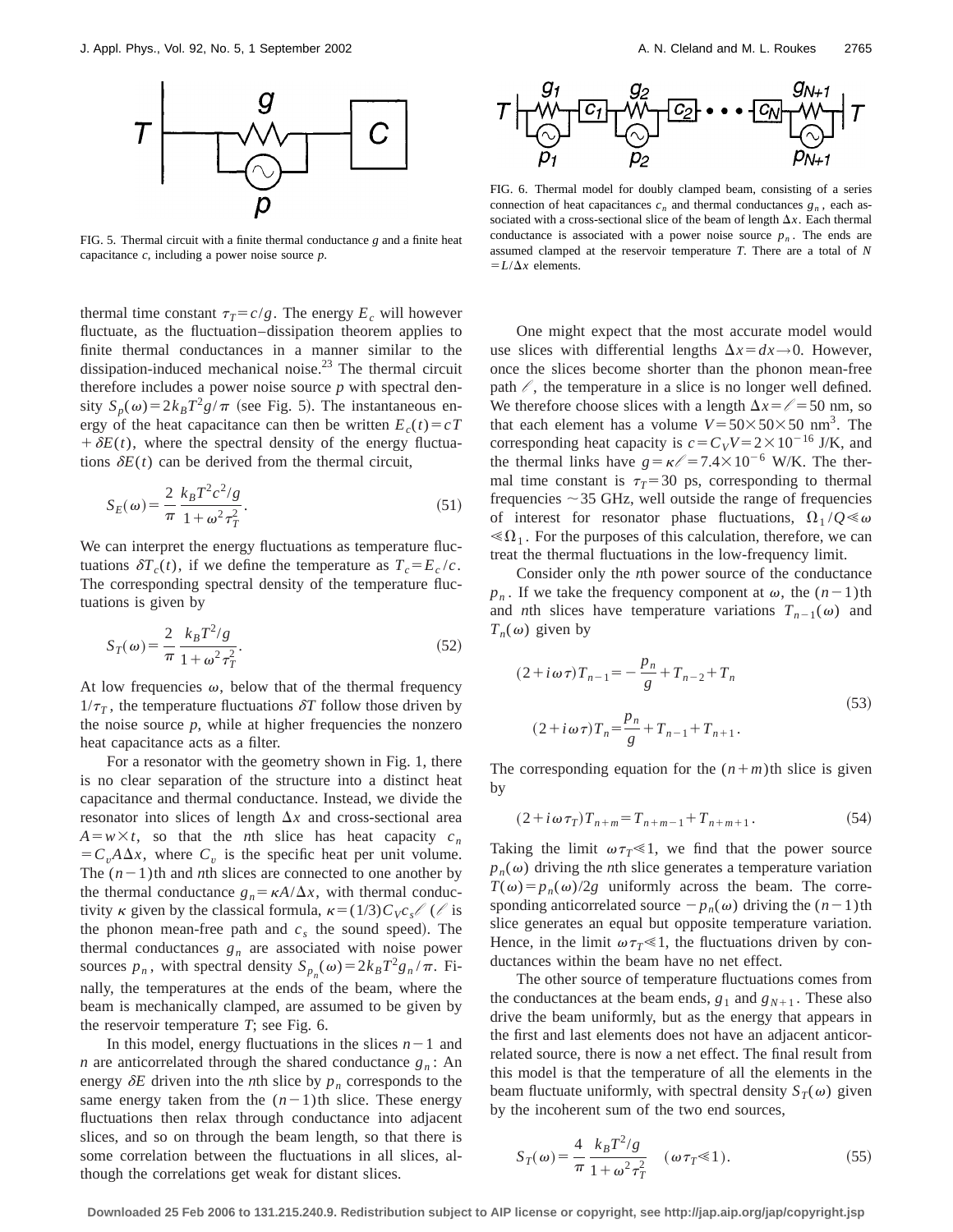We have kept the frequency dependence of the thermal circuit in order to retain the high-frequency cutoff in the fluctuations.

The effect these temperature fluctuations have on the resonator behavior involves changes in the density and elastic modulus, which affect the frequency directly, and through changes in the overall resonator length. The density and elastic modulus determine the resonator frequency through the combination  $\sqrt{E/\rho}$ , which is the sound speed  $c_s$ ; this quantity has the fractional temperature dependence  $(1/c_s)\partial c_s/\partial T = -5 \times 10^{-5}$ /K for pure Si.<sup>24</sup> The corresponding temperature dependence of the resonator frequency is given by

$$
\frac{1}{\Omega_n} \frac{\partial \Omega_n}{\partial T} = \frac{1}{c_s} \frac{\partial c_s}{\partial T}
$$
 (sound speed dependence). (56)

The changes in resonator length generate longitudinal stress in the resonator, as the ends are assumed rigidly clamped. The resonator length *L* changes with temperature due to the thermal expansion of Si, with  $(1/L)\partial L/\partial T = \alpha_T$  $=2.8\times10^{-6}$ /K. A temperature change  $\Delta T$  therefore induces a longitudinal extensional stress  $\tau=-E\alpha_T\Delta T$ . This in turn causes a change in the *n*th resonator frequency  $\Omega_n(\tau)$ , which for small extensional stress  $\tau$  is given by<sup>15</sup>

$$
\Omega_n^2(\tau) = \Omega_n^2(0) + k_n^2 \frac{\tau}{\rho},\tag{57}
$$

in terms of the beam eigenvectors  $k_n$  and eigenfrequencies  $\Omega_n = \sqrt{EI/\rho A} k_n^2$ . The fractional frequency dependence due to length change is therefore

$$
\frac{1}{\Omega_n} \frac{\partial \Omega_n}{\partial T} = -\frac{1}{2} \frac{E}{\rho} \frac{k_n^2}{\Omega_n^2} \alpha_T \quad \text{(length dependence)}.
$$
 (58)

Hence, the spectral density of fractional frequency fluctuations  $S_y(\omega)$  caused by the combined temperature dependence on sound speed and beam length is given by

$$
S_{y}(\omega) = \left(\frac{1}{\Omega} \frac{\partial \Omega}{\partial T}\right)^{2} S_{T}(\omega)
$$
  
= 
$$
\left(-\frac{c_{s}^{2} k_{n}^{2}}{\Omega_{n}^{2}} \alpha_{T} + \frac{2}{c_{s}} \frac{\partial c_{s}}{\partial T}\right)^{2} \frac{k_{B} T^{2} / \pi g}{1 + \omega^{2} \tau_{T}^{2}}.
$$
 (59)

For the fundamental mode, we have  $k_1 = 4.73/L$ , and inserting the model resonator parameters, we find

$$
S_{y}(\omega) = (1.6 \times 10^{-8} / \text{K}^2) \frac{k_B T^2 / g}{1 + \omega^2 \tau_T^2} = \frac{2.7 \times 10^{-21}}{1 + \omega^2 \tau_T^2} \frac{1}{\text{rad/s}}.
$$
\n(60)

From the fractional frequency noise, Eq.  $(60)$ , we calculate the Allan variance:

$$
\sigma_A(\tau_A) = (2.25 \times 10^{-4} / \text{K}^2) \sqrt{k_B T^2 / g \tau_A}
$$
  
= 9.3 × 10<sup>-11</sup>  $\frac{1}{\sqrt{\tau_A}}$ , (61)

in the limit  $\tau_A \gg \tau_T$ . The contribution of thermal fluctuations to the Allan variance for our model resonator is therefore of the same magnitude and dependence on averaging time  $\tau_A$  as that due to mechanical dissipation for a resonator with *Q* of about  $10<sup>4</sup>$ , and is a significant source of fluctuation. Ways to reduce the size of this source of variance include the use of materials with larger thermal conductance, such as AlN  $(3.20)$  $W/cm K$ <sup>25</sup> and sapphire (4.50 W/cm K), or better temperature-compensated materials, such as quartz.

# **V. OTHER SOURCES OF NOISE**

There are a number of other sources of noise that can affect resonator performance. We discuss here two such sources, one due to adsorption–desorption noise of residual gas molecules, and the other due to defect motion within the resonator structure.

#### **A. Adsorption–desorption noise**

Adsorption–desorption noise has been discussed in some detail by Vig and  $Kim<sup>12</sup>$  and Yong and Vig.<sup>11</sup> The resonator environment will always include a nonzero pressure of surface-contaminating molecules. These molecules, when they adsorb on a site on the resonator surface, mass load the resonator, and thereby change its resonance frequency. As the molecules adsorb and desorb due to their finite binding energy and nonzero temperature, the resulting changes in frequency translate to a source of phase or fractional frequency noise. As discussed herein, this type of noise does not fit into the Zener formalism, as the adsorption– desorption cycle is not intrinsically a dissipative one: As the arrival and departure times of the atoms are random, they do not on average change the energy of the resonator, but cause its frequency to change in a discontinuous fashion, leaving the quality factor unchanged. This type of parametric noise (where the overall resonator mass is fluctuating) is therefore not described by the lossy stress–strain relation developed by Zener.

The frequency change due to a single adsorbed molecule,  $\Delta\Omega$ , is proportional to the ratio of the molecule to resonator total mass, *m*/*M*; smaller mass resonators are more sensitive than larger ones. Furthermore, as the resonator size scale is reduced, the number of adsorption sites  $N_a$  on the resonator surface grows in proportion to the number of total number of resonator atoms: The surface-to-volume ratio grows inversely to the size scale. Hence, nanoscale resonators are more susceptible to adsorption–desorption noise than larger, bulk mechanical resonators.

We use a simple model to estimate the noise from this source. We assume a single molecular species with mass *m*, surface binding energy  $E_b$ , and pressure *P*. Expressions may be derived for the adsorption and desorption rates  $r_a$  and  $r_d$ at any given surface site; $\frac{11}{11}$  with sticking coefficient *s*, the adsorption rate at any site is given by

$$
r_a = \frac{2}{5} \frac{P}{\sqrt{mk_B T}} s. \tag{62}
$$

The sticking coefficient is typically temperature dependent.<sup>26</sup> Once bound to the surface, a molecule desorbs at a rate

**Downloaded 25 Feb 2006 to 131.215.240.9. Redistribution subject to AIP license or copyright, see http://jap.aip.org/jap/copyright.jsp**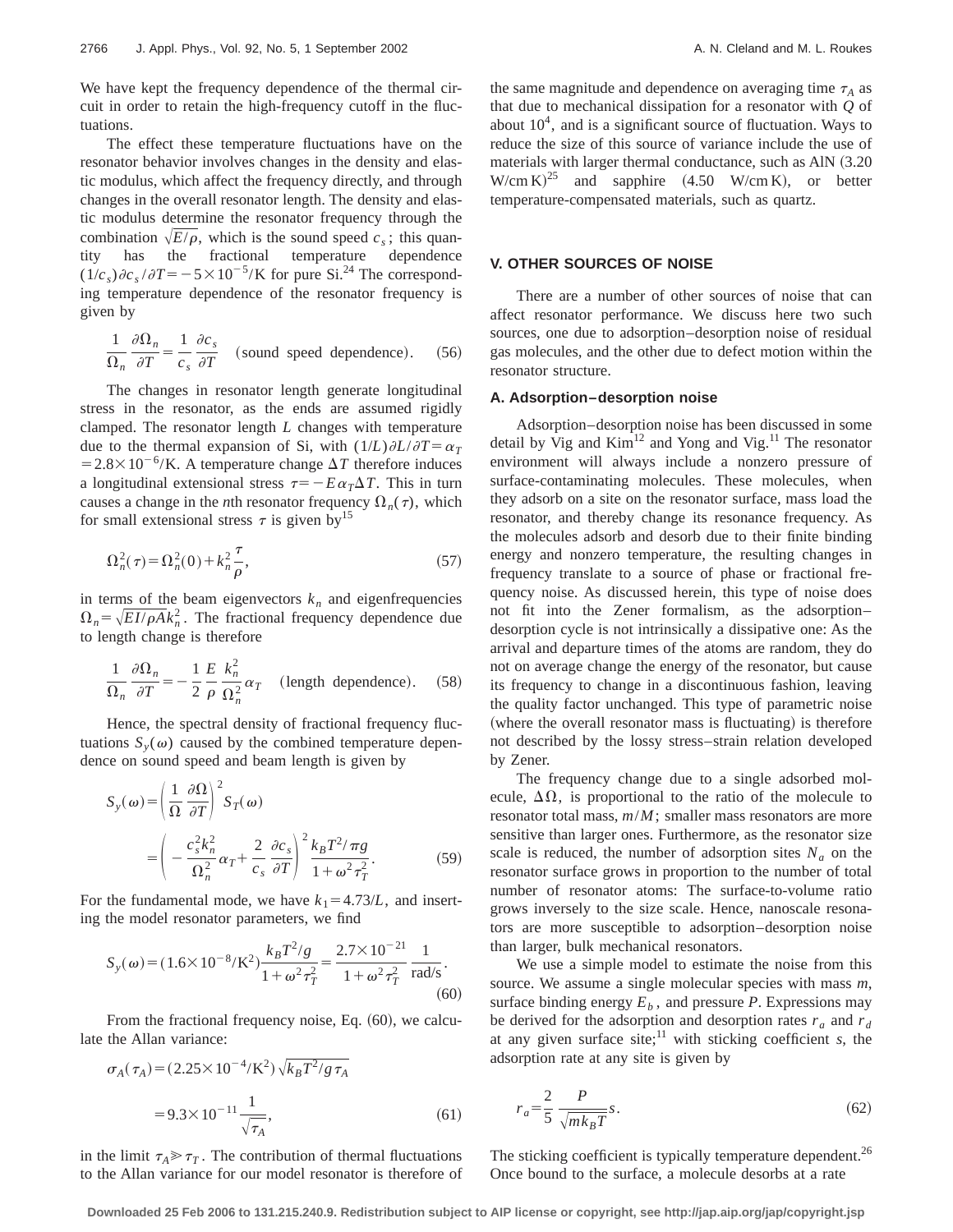$$
r_d = \nu_d \exp\left(-\frac{E_b}{k_B T}\right),\tag{63}
$$

where  $v_d$  is the desorption attempt frequency, typically of order  $10^{13}$  Hz, and  $E<sub>b</sub>$  is the desorption energy barrier. The average occupation *f* of a site is then  $f = r_a / (r_a + r_d)$ ; the variance in the occupation probability is  $\sigma_{\text{occ}}^2 = r_a r_d / (r_a)$  $+r_d$ <sup>2</sup>.

An expression may then be derived for the phase noise  $S_{\phi}(\omega)$  resulting from the statistics of the adsorption– desorption process:<sup>11</sup>

$$
S_{\phi}(\omega) = \frac{2N_a \sigma_{\text{occ}}^2 \tau_A / \pi}{1 + \omega^2 \tau_r^2} \frac{\Delta \Omega^2}{\omega^2}.
$$
 (64)

Here,  $\tau_r$  is the correlation time for an adsorption–desorption cycle,  $1/\tau_r = r_a + r_d$ . A simple mass-loading formula may be assumed,  $\Delta \Omega = (m/2M)\Omega_1$ , where *M* is the resonator mass and  $\Omega_1$  is the fundamental frequency of the resonator. A corresponding expression for the fractional frequency noise is then given by

$$
S_{y}(\omega) = \frac{N_a \sigma_{\text{occ}}^2 \tau_r / 2\pi}{1 + \omega^2 \tau_r^2} \left(\frac{m}{M}\right)^2.
$$
 (65)

We calculate the Allan variance,

$$
\sigma_A(\tau_A) = \sqrt{\frac{N_a \tau_r}{2 \tau_A}} \frac{\sigma_{\text{occ}} m}{M},\tag{66}
$$

in the limit  $\tau_A \gg \tau_r$ .

The occupation variance  $\sigma_{\text{occ}}^2$ , and therefore the noise, is maximum when the site occupation probability is  $f=0.5$ , i.e., when the adsorption and desorption rates are equal. The noise is minimized when the occupation probability is either near zero or near unity. For typical packaged pressures, molecular sticking coefficients, and binding energies, occupation probabilities are quite small; we therefore try to minimize the occupation to reduce the fluctuation variance. The exponential dependence of the desorption rate  $r_d$  on temperature provides a useful approach; heating the resonator, using an on-chip heating element, causes significant increases in the desorption rate and therefore in the occupation variance  $\sigma_{\rm occ}^2$  .

In Fig. 7, we plot the Allan variance for a  $1$  s averaging interval, as a function of package pressure, for two resonator temperatures, 300 and 500 K. We have chosen a contaminant molecule with an binding energy of  $E_b = 10$  kcal/mol, with one adsorption site every  $0.25 \text{ nm}^2$ , and a sticking coefficient of 0.1, typical values for gas molecules adsorbing on metal surfaces.<sup>11,26</sup> Note that the sticking coefficient is typically temperature dependent,<sup>26</sup> but here we have taken it as constant. We show for comparison the overall Allan variance for the HP 10811D 10 MHz quartz oscillator, again for a 1 s averaging interval.

It is clear from Fig. 7 that this source of noise is extremely important. Great care must be taken to passivate the resonator surface, thus reducing the sticking coefficient, reduce the pressure, for instance by including getters in the package, and possibly raising the ambient temperature.



FIG. 7. Allan variance for a 1 s averaging interval as a function of package pressure for two resonator temperatures, 300 and 500 K. The contaminant molecule has a binding energy  $E_b$ =10 kcal/mol, with one adsorption site every  $0.25 \text{ nm}^2$ , and a sticking coefficient of 0.1. Also shown is the fractional noise for the HP10811D 10 MHz quartz resonator, for a 1 s averaging interval.

### **B. Defect motion**

The last source of noise we would like to consider is that caused by defect motion within the resonator volume. For the single-crystal resonators we have been considering, defect levels are very low in the base material. Statistically, there are of order 0 to 1 defects within the volume of the resonator. We therefore do not expect this to provide a serious source of noise in these resonators.

However, there has been extensive work on developing polycrystalline materials for resonators, especially using silicon nitride and poly-Si.<sup>5,6</sup> These materials include a large density of grain boundaries, point defects, and some voids, and the motion of these defects can cause phase and frequency noise in high-*Q* resonators. Amorphous Si created by implantation has defect densities of order  $1\%$ ;<sup>27</sup> similar levels are expected for chemical vapor deposition-grown polysilicon. The quality factors of resonators fabricated from this material are comparable, at room temperature, to those made from single-crystal materials such Si and GaAs, but defect processes may still play a very important role.

Point defects in a solid can be treated as elastic dipoles, with symmetry different from that of the underlying crystal (see e.g., Nowick and Berry<sup>13</sup>). In the relaxed state, the defects are randomly oriented; reorientations occur due to thermally induced motion, at a rate  $\Gamma_d = \nu_0 \exp(-\Delta g^*/k_B T)$ , with an attempt frequency  $v_0 \sim 10^{12}$  Hz and free energy barrier  $\Delta g^*$ , typically of order 0.1–1 eV. If we consider a defect with two possible orientations, with equal energies, the occupation probabilities are given by the Gibbs distribution and are each equal to 1/2; the variance in the mean occupation is equal to 1/4, with mean reorientation time  $\tau_d = 1/\Gamma_d$ . Defects in which the possible orientations have different energies will have smaller variances in the occupation, and there will be a range of reorientation times as well.

A single defect moving or reorienting itself can cause a change in the local Young's modulus *E*; if the defect has two possible configurations,  $-$  and  $+$ , the corresponding local modulus changes from  $E_s + E_{-}$  to  $E_s + E_{+}$ , where  $E_s$  is the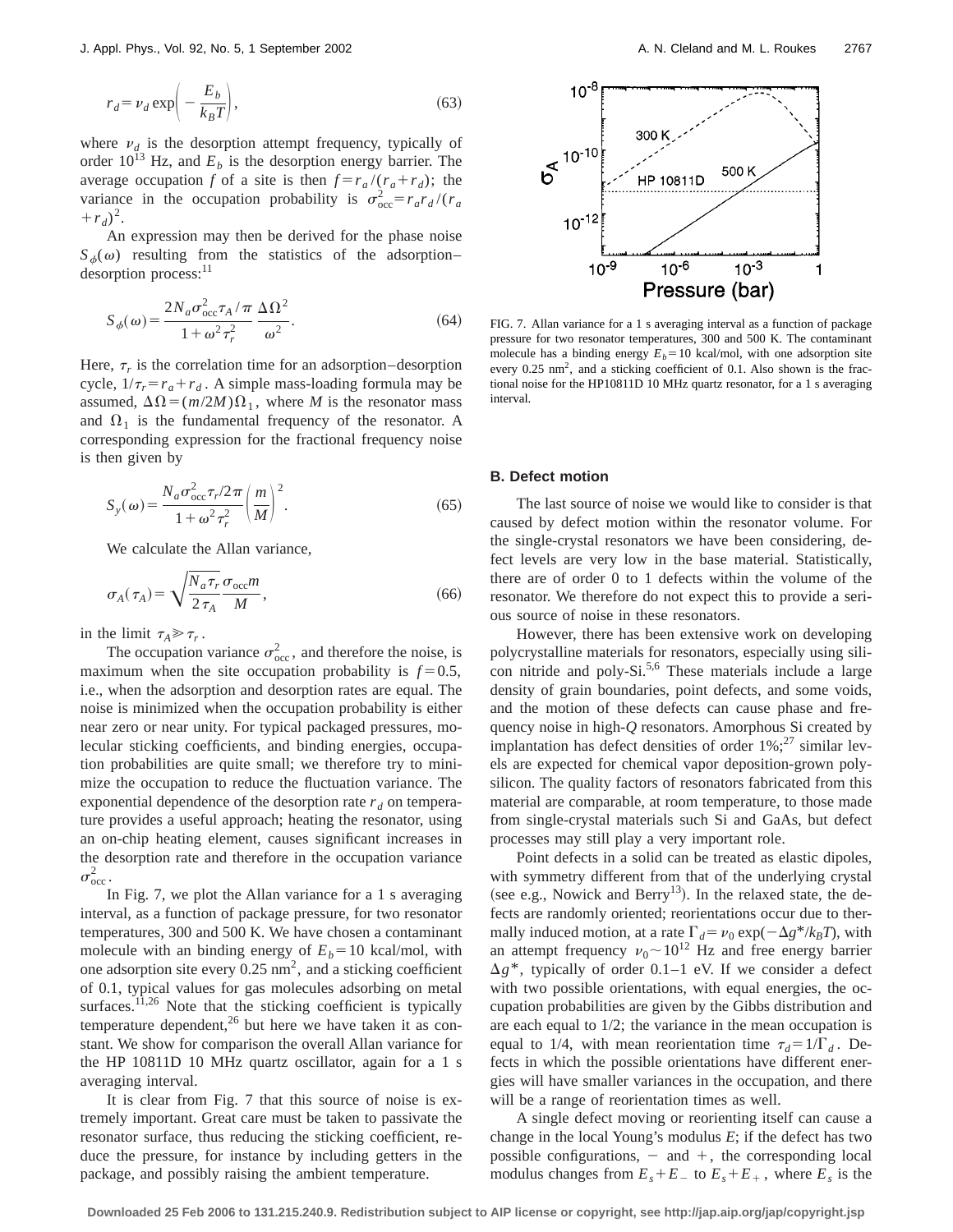TABLE IV. Expressions for the various spectral noise densities worked out for different representations of the same noise, as well as for noise associated with different fundamental processes.

| Type of noise                                     | Symbol              | Expression                                                                               | Equation |
|---------------------------------------------------|---------------------|------------------------------------------------------------------------------------------|----------|
| Force noise, mode $n$                             | $S_{f_n}(\omega)$   | $\frac{2k_B T M \Omega_n}{\pi O L^2}$                                                    | (23)     |
| Amplitude noise, mode $n$                         | $S_{a_n}(\omega)$   | $\frac{\Omega_n}{(\Omega_n^2-\omega^2)^2+(\Omega_n^2/Q)^2}\frac{2k_BT}{\pi ML^2Q}$       | (24)     |
| On-resonance amplitude noise, mode $n$            | $S_{a_n}(\Omega_n)$ | $\frac{2k_B TQ}{\pi M L^2 \Omega_n}$                                                     | (24)     |
| Off-resonance phase noise, mode $n = 1$           | $S_{\phi}(\omega)$  | $\frac{k_B T}{8 \pi P_c O^2} \left(\frac{\Omega_1}{\omega}\right)^2$                     | (34)     |
| Off-resonance fractional frequency noise, $n = 1$ | $S_{v}(\omega)$     | $\frac{k_B T}{8 \pi P_c Q^2}$                                                            | (42)     |
| Allan variance, $n = 1$                           | $\sigma_A(\tau_A)$  | $\sqrt{\frac{k_B T}{8R Q^2 \tau}}$                                                       | (49)     |
| Temperature fluctuations                          | $S_T(\omega)$       | $\frac{4}{\pi} \frac{k_B T^2/g}{1 + \omega^2 \tau_T^2}$                                  | (55)     |
| Allan variance, temperature fluctuations          | $\sigma_A(\tau_A)$  | $(2.25 \times 10^{-4} / \text{K}^2) \sqrt{k_B T^2 / g \tau_A}$                           | (61)     |
| Allan variance, adsorption desorption             | $\sigma_A(\tau_A)$  | $\sqrt{\frac{2N_a\tau_r}{\tau_r}\frac{\sigma_{\text{occ}}m}{M}}$                         | (66)     |
| Allan variance, defect motion                     | $\sigma_4(\tau_4)$  | $\sqrt{\frac{2\sigma_{\omega}^2}{\prime \Omega \lambda^2}} \sqrt{\frac{\tau_d}{\tau_A}}$ | (68)     |

defect-free modulus. Typical values for  $E_{\pm}$  are in the range  $0.01-0.1E_s$ . A mole fraction  $C_d \ll 1$  of such defects, all simultaneously reorienting from  $-$  to  $+$ , will cause the effective modulus to change<sup>13</sup> from  $E_s + C_dE_a$  to  $E_s + C_dE_+$ . If we consider a total mole fraction of identical defects  $C_0$  $\leq 1$ , that reorient independently between configurations  $-$  and  $+$  with equal free energies, so that the two configurations are equally likely, the average elastic modulus for the solid will be  $\langle E \rangle \approx E_s + C_0(E_{-}+E_{+})/2$ . The variance in the elastic modulus is given by the Poisson formula,  $\sigma_E^2$  $\approx C_0(E_{+}-E_{-})^2/4$ . Additional noise sources can appear from the defect motion itself; the defect may resonate at a frequency near the resonator natural frequency, causing additional dissipation and additional noise terms. We ignore such effects here.

Applying this discussion to resonator frequency fluctuations, if we assume the defects all have equal impact on the resonator frequency  $\Omega$ , the mean resonator frequency  $\langle \Omega \rangle$ will be that calculated from Eq.  $(3)$  using the average modulus  $\langle E \rangle$ . The frequency will have a mean variance given by  $\sigma_{\Omega}^2 = (C_0/8)(\Omega_+ - \Omega_-)^2$ , where  $\Omega_{\pm}$  are calculated from Eq. (3) using the moduli  $E_s + C_0 E_+$ .

These fluctuations, occurring with a single reorientation time  $\tau_d$ , will generate fractional frequency noise with the spectral density

$$
S_{y}(\omega) = \frac{2}{\pi} \frac{\sigma_{\Omega}^{2}}{\langle \Omega \rangle^{2}} \frac{\tau_{d}}{1 + \omega^{2} \tau_{d}^{2}}.
$$
 (67)

For this distribution, the corresponding Allan variance has a similar functional form to that shown in Fig. 3. The defect reconfiguration time  $\tau_d$  can range from  $\mu$ s to minutes or hours at room temperature, with an exponential temperature dependence. For averaging times  $\tau_A$  much larger than  $\tau_d$ , the approximate form for the Allan variance is

$$
\sigma_A(\tau_A) = \sqrt{\frac{2\sigma_\omega^2}{\langle \Omega \rangle^2}} \sqrt{\frac{\tau_d}{\tau_A}}.
$$
\n(68)

If we assume a defect mole fraction  $C_0$ =0.001, and modulus changes  $E_{\pm} = \pm 0.1 E_s$ , the frequency variance is  $\sigma_{\Omega} \approx 1$  $\times 10^{-6} \Omega$ . For a defect reconfiguration time  $\tau_d=1$  ms, we find an Allan variance at  $\tau_A = 1$  s of  $5 \times 10^{-8}$ , a quite large contribution compared to those we have been considering. Clearly, active defect concentrations  $C_0$  of less than 1 part in  $10<sup>5</sup>$  are needed to achieve Allan variances competitive with those of single-crystal resonators.

We note that a typical solid will include a range of reorientation times  $\tau_d$ , which when superposed generically produce  $1/f$  noise through the Dutta–Dimon–Horn model.<sup>28</sup> In that case, we can write

$$
S_{y}(\omega) \approx A \frac{\omega_c}{\omega} k_B T \mathcal{D}(\bar{E}), \qquad (69)
$$

where  $\mathcal{D}(\overline{E})$  is the density of defect states at energy  $\overline{E}$  $= -k_BT \log_e(\omega/\nu_0)$  and *A* is a scale factor. In this case the Allan variance works out to be [see Eq.  $(46)$ ]